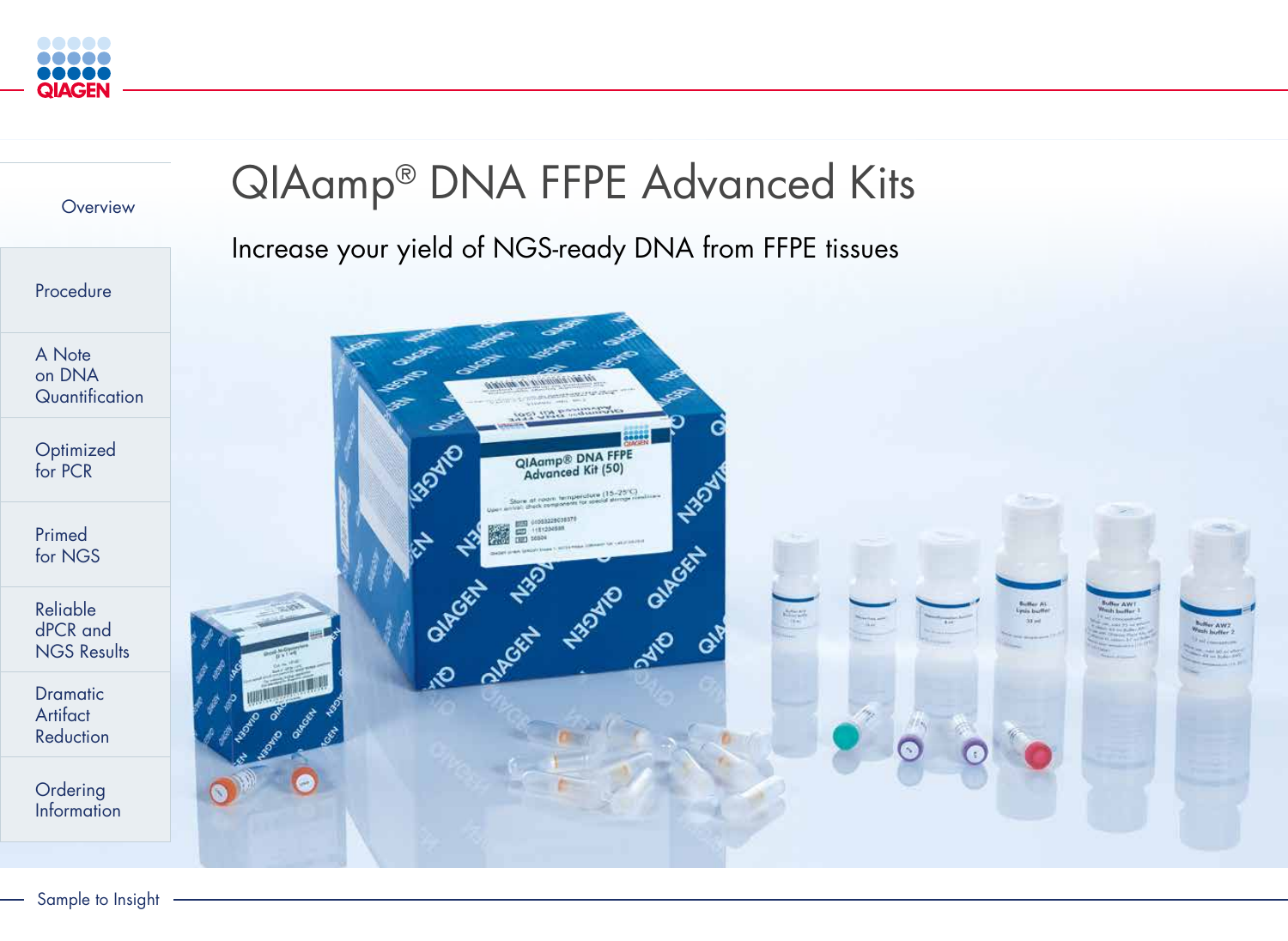

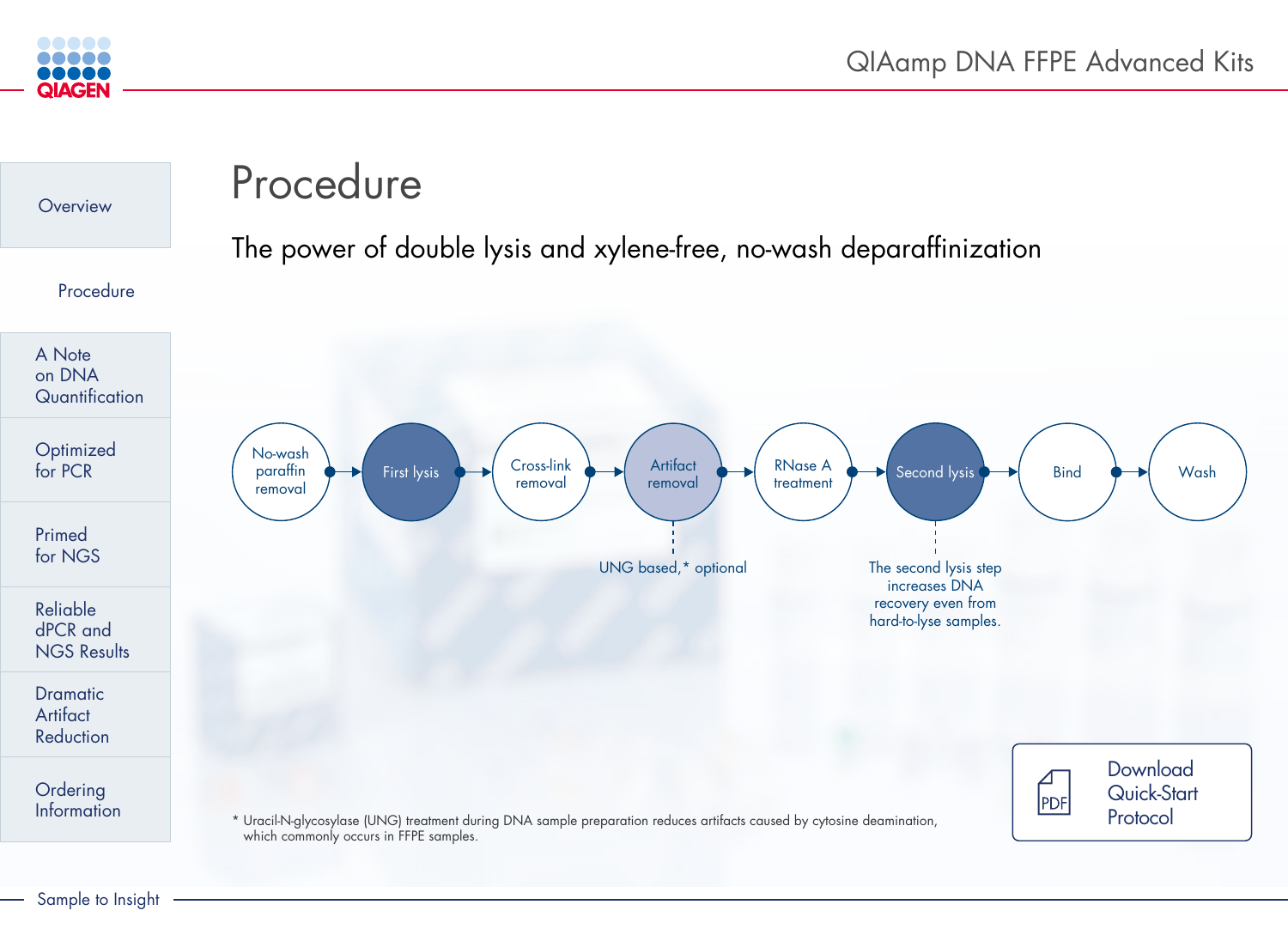



# Did you know…?

The high temperatures required for cross-link reversal can promote denaturation of dsDNA to ssDNA.

UV-based systems cannot distinguish between dsDNA and ssDNA and may overestimate DNA quantities.



Yield measurements of FFPE samples vary significantly.

Neither UV-vis nor fluorometric values say anything about PCR performance.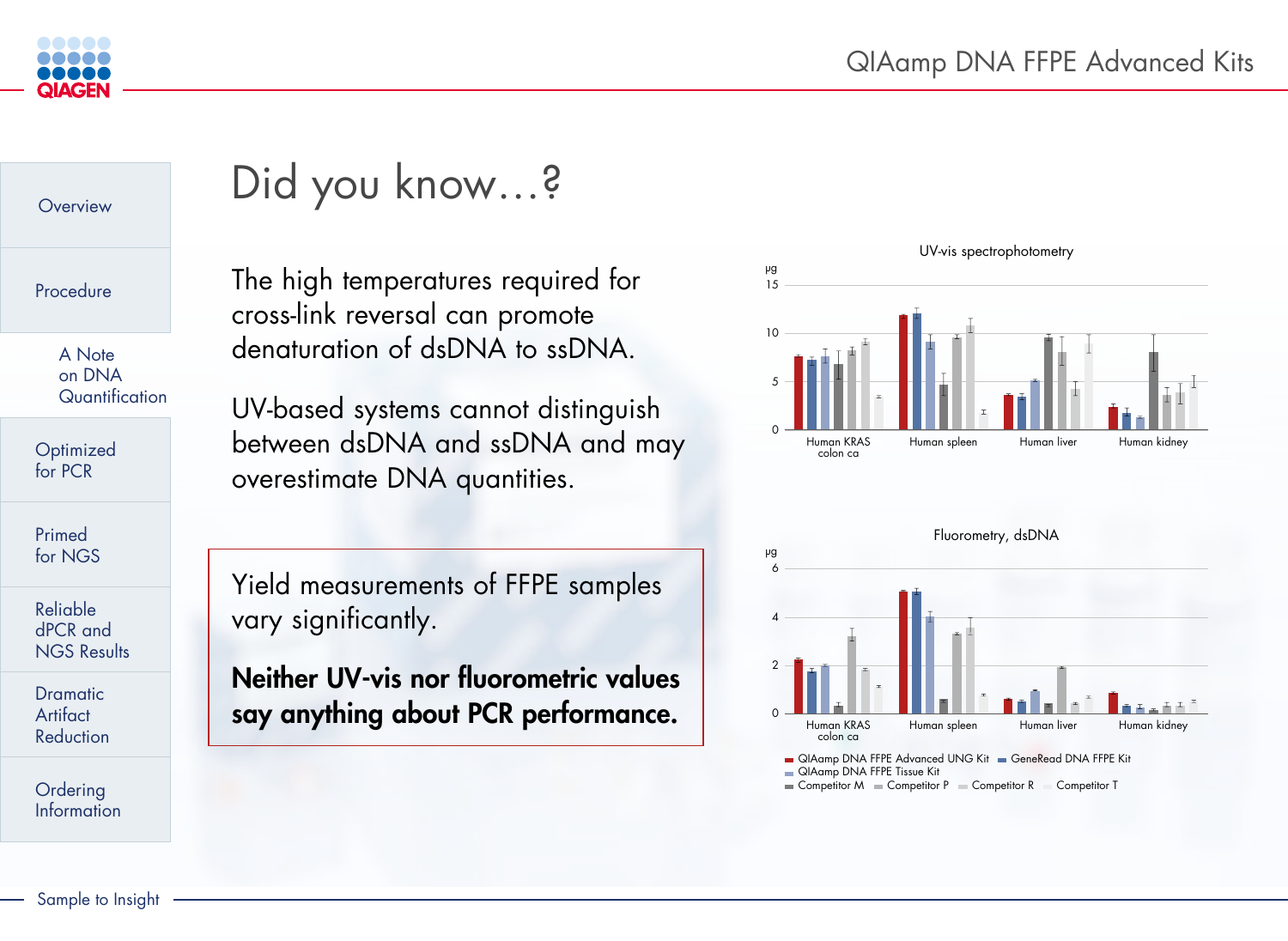**Information** 



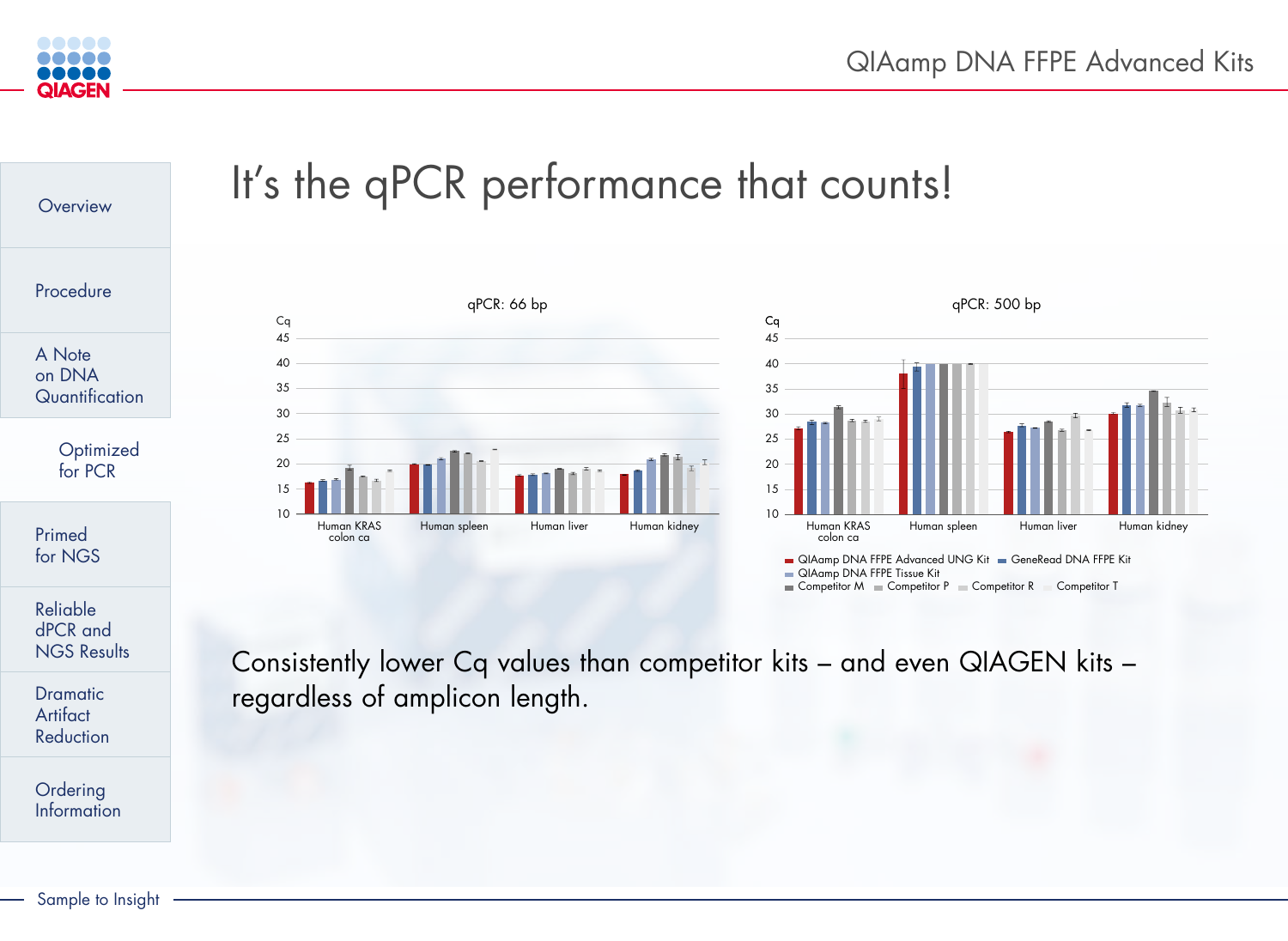

| Overview                                   |                             | Reliable NGS data, based on average read fragmen                                                                                                                                                                |                                                   |                                             |                                        |
|--------------------------------------------|-----------------------------|-----------------------------------------------------------------------------------------------------------------------------------------------------------------------------------------------------------------|---------------------------------------------------|---------------------------------------------|----------------------------------------|
| Procedure                                  |                             | Table 1. Samples processed with the QIAamp DNA FFPE Advanced UNG Kit and other QIAGEN FFPE Kits produce reliable NGS data                                                                                       | <b>QIAamp DNA</b><br><b>FFPE Advanced UNG Kit</b> | <b>QIAamp DNA FFPE</b><br><b>Tissue Kit</b> | <b>GeneRead DNA</b><br><b>FFPE Kit</b> |
| A Note                                     | Human colon carcinoma       | Read fragments total                                                                                                                                                                                            | 12,153,790                                        | 11,085,380                                  | 11,235,177                             |
| on DNA<br>Quantification                   | (KRAS c.34 G>A; p.Gly12Ser, | Read fragments per UMI, mean                                                                                                                                                                                    | 3.8                                               | 3.5                                         | 3.5                                    |
| Optimized<br>for PCR                       | <b>COSM517)</b>             | Mean primer UMI depth                                                                                                                                                                                           | 727.79                                            | 856.64                                      | 891.26                                 |
|                                            |                             | 90th percentile estimated minimum<br>detectible allele fraction (LOD)                                                                                                                                           | 0.0179                                            | 0.0212                                      | 0.0233                                 |
|                                            | Human liver, normal         | Read fragments total                                                                                                                                                                                            | 9,315,533                                         | 10,414,866                                  | 13,987,350                             |
| Primed<br>for NGS                          |                             | Read fragments per UMI, mean                                                                                                                                                                                    | 2.3                                               | 3.7                                         | 3.2                                    |
|                                            |                             | Mean primer UMI depth                                                                                                                                                                                           | 998.38                                            | 646.65                                      | 1252.75                                |
|                                            |                             | 90th percentile estimated minimum<br>detectible allele fraction (LOD)                                                                                                                                           | 0.013                                             | 0.0167                                      | 0.0132                                 |
| Reliable<br>dPCR and<br><b>NGS Results</b> |                             |                                                                                                                                                                                                                 |                                                   |                                             |                                        |
| <b>Dramatic</b><br>Artifact<br>Reduction   |                             | Average read fragments per UMI were within the<br>targeted range of 2-5.                                                                                                                                        |                                                   |                                             |                                        |
| Ordering<br>Information                    |                             | * Read fragments per UMI measures the sequencing depth of unique molecular identifiers (UMIs).<br>UMIs tag individual DNA molecules before amplification; this reduces amplification and increases sensitivity. |                                                   |                                             |                                        |



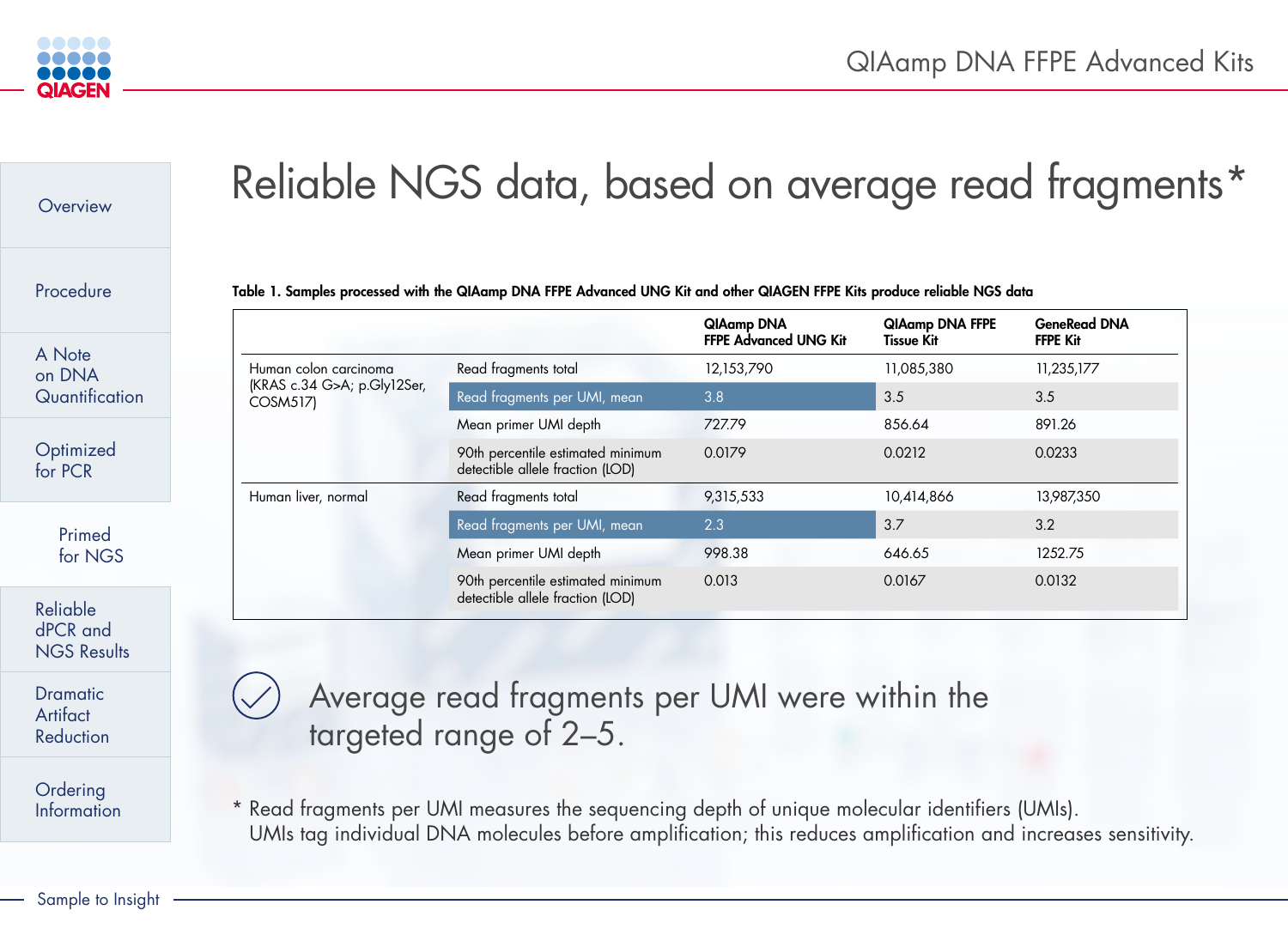## QIAamp DNA FFPE Advanced Kits





NGS and dPCR were performed on DNA from a human KRAS colon carcinoma FFPE sample isolated using either the QIAamp DNA FFPE Advanced UNG Kit or the GeneRead DNA FFPE Kit.

 Both NGS and dPCR technologies detected similar levels of mutation for the samples purified by the two FFPE kits.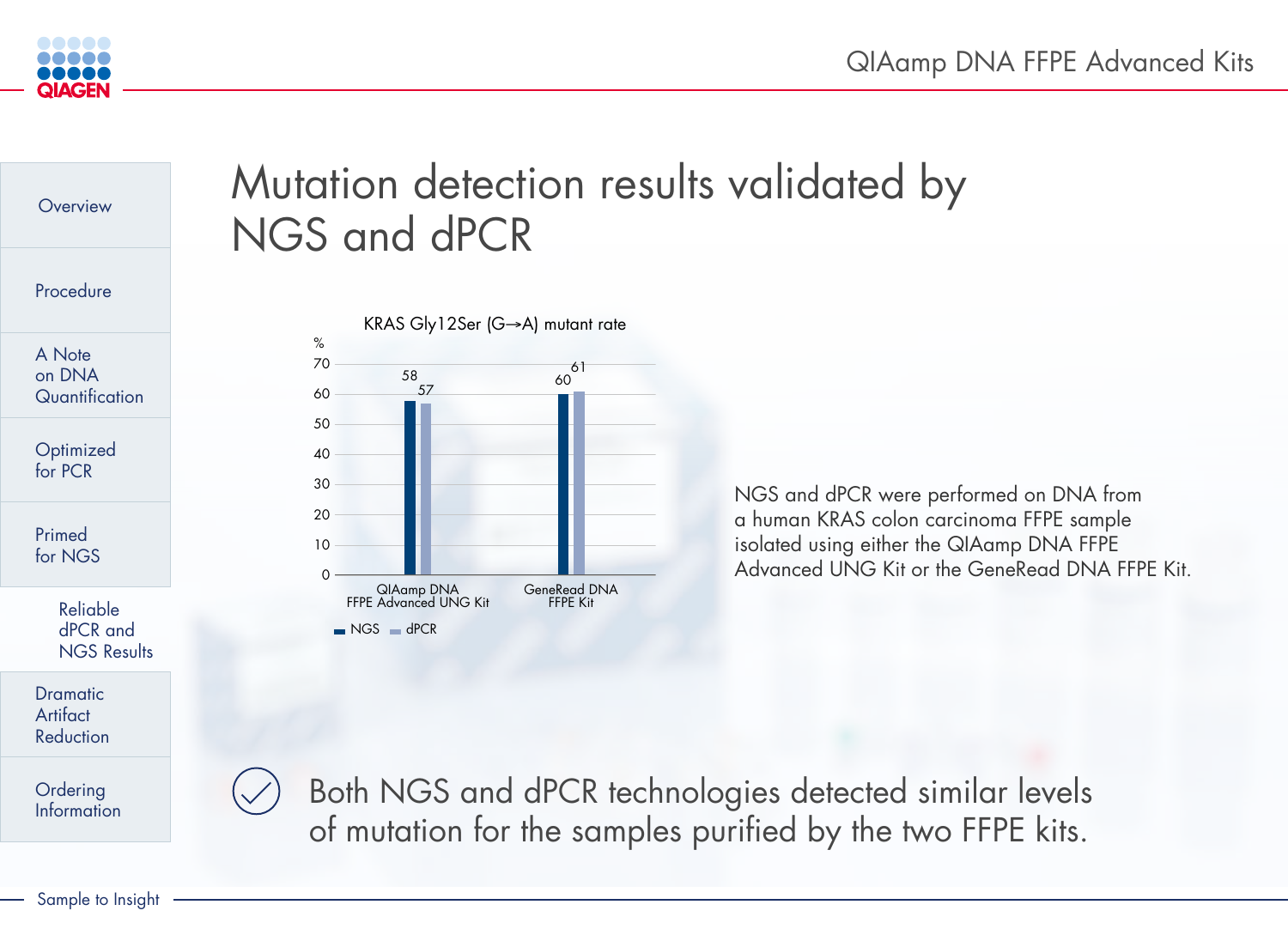| reatment |  |
|----------|--|
|----------|--|